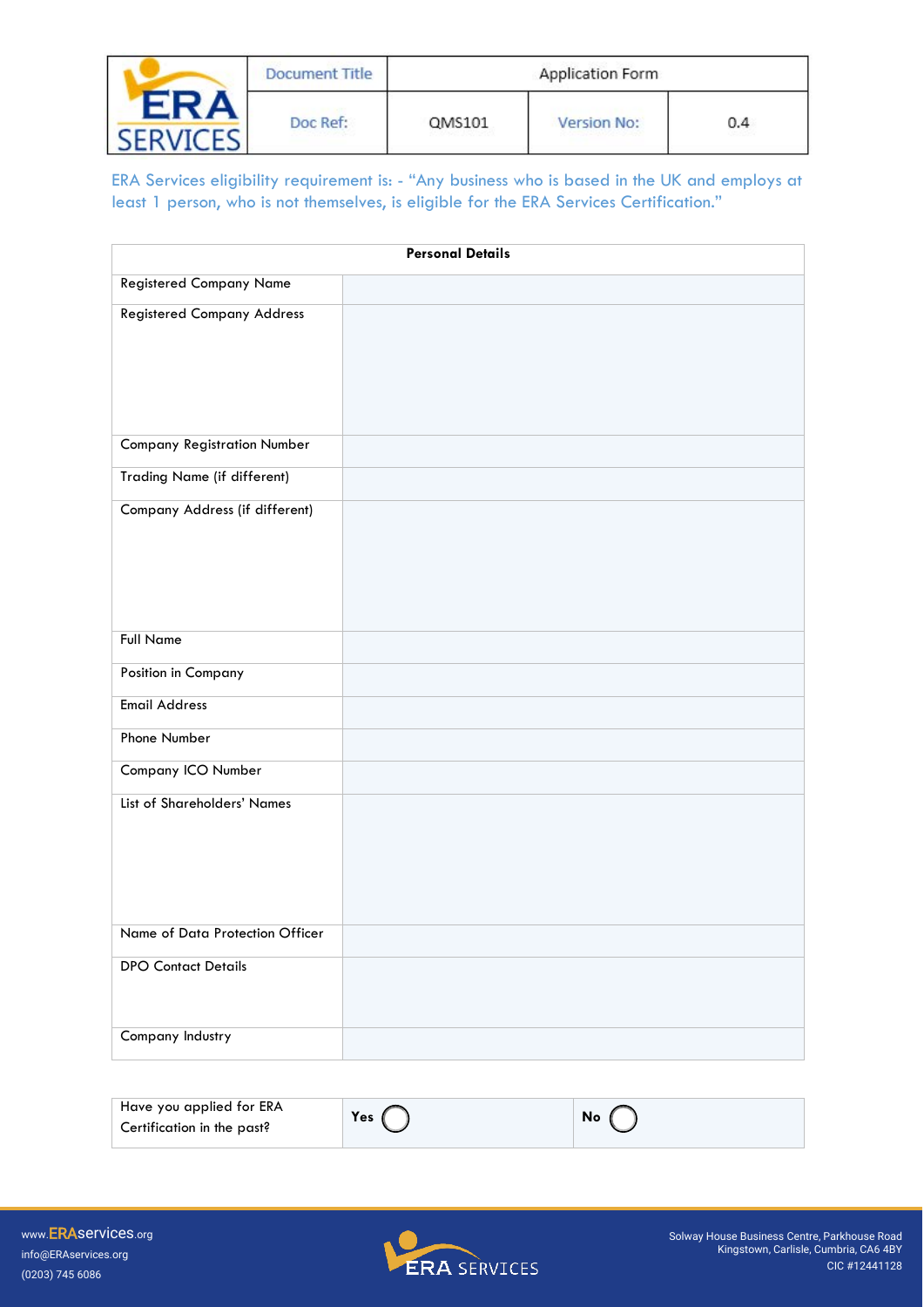| Section A - Company Organisation                                                                       |     |      |
|--------------------------------------------------------------------------------------------------------|-----|------|
| Is the company a franchise?                                                                            | Yes | No   |
| If yes, please provide details                                                                         |     |      |
| Does the company operate solely in<br>the UK?                                                          | Yes | No   |
| If no, please provide details                                                                          |     |      |
| Does the company outsource any<br>employment processes (e.g. payroll)?                                 | Yes | No ( |
| If yes, please provide details                                                                         |     |      |
| How many management systems do<br>you have (e.g. centralised function for<br>management/payroll, etc)? |     |      |
| Does the company operate at more<br>than one branch or office?                                         | Yes | No(  |
| If yes to the above question, go straight to Section C; do not complete Sections B and D               |     |      |

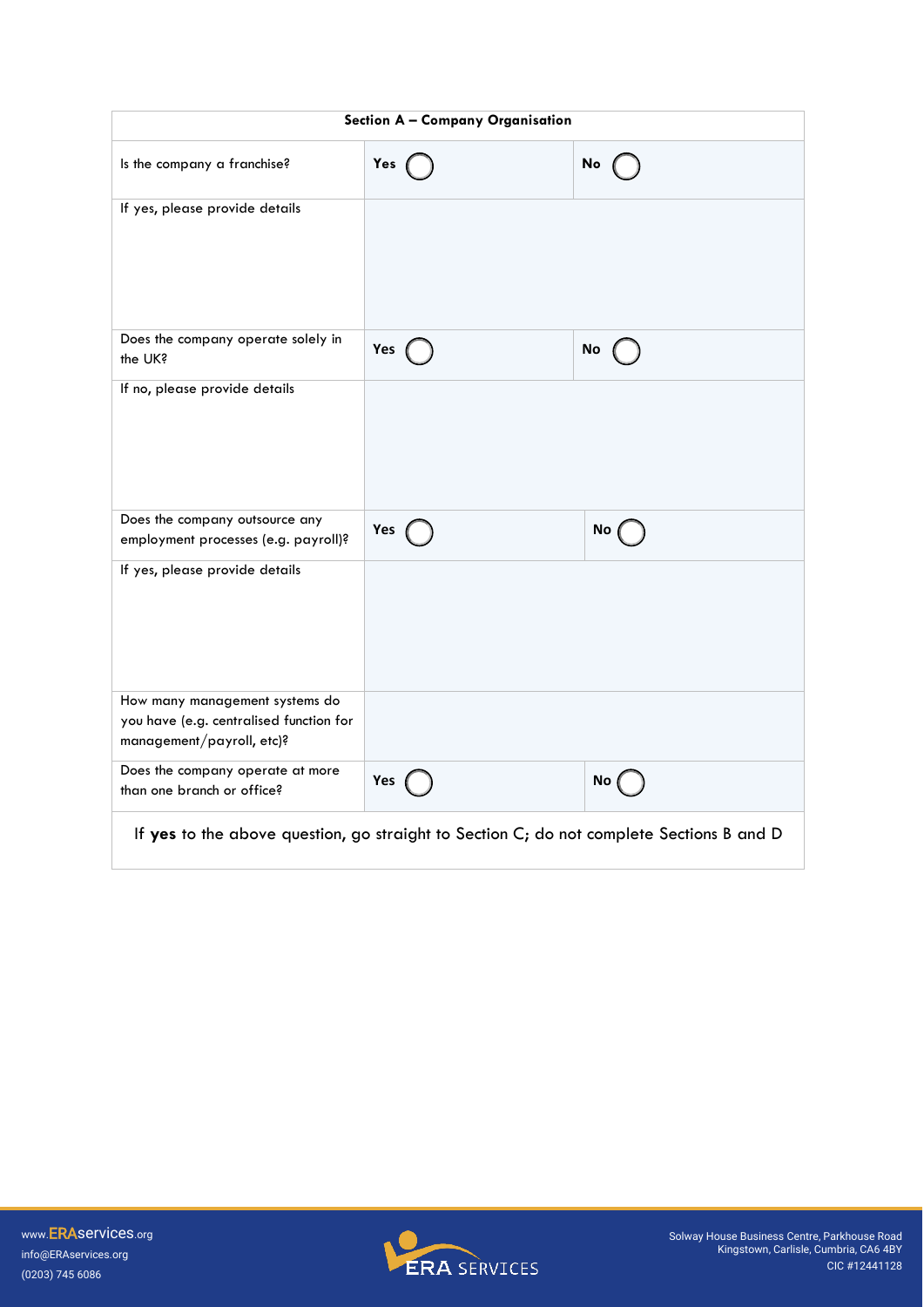| <b>Section B - Single-site Businesses</b>                                                               |                         |    |
|---------------------------------------------------------------------------------------------------------|-------------------------|----|
| Total number of employees (including<br>temporary contracts)                                            |                         |    |
| Total number of employees per                                                                           | Full-time               |    |
| contract type                                                                                           | Part-time               |    |
|                                                                                                         | Fixed-term/temporary    |    |
|                                                                                                         | Agency                  |    |
|                                                                                                         | Freelancers/contractors |    |
|                                                                                                         | Zero-hour               |    |
| Please confirm you have permission to share your employee details as<br>part of the assessment process. |                         |    |
| Are you an Umbrella Company?                                                                            | Yes                     | No |
| Are you an Employment Agency?                                                                           | Yes                     | No |
| If yes to either the last two questions, please complete Section D.                                     |                         |    |

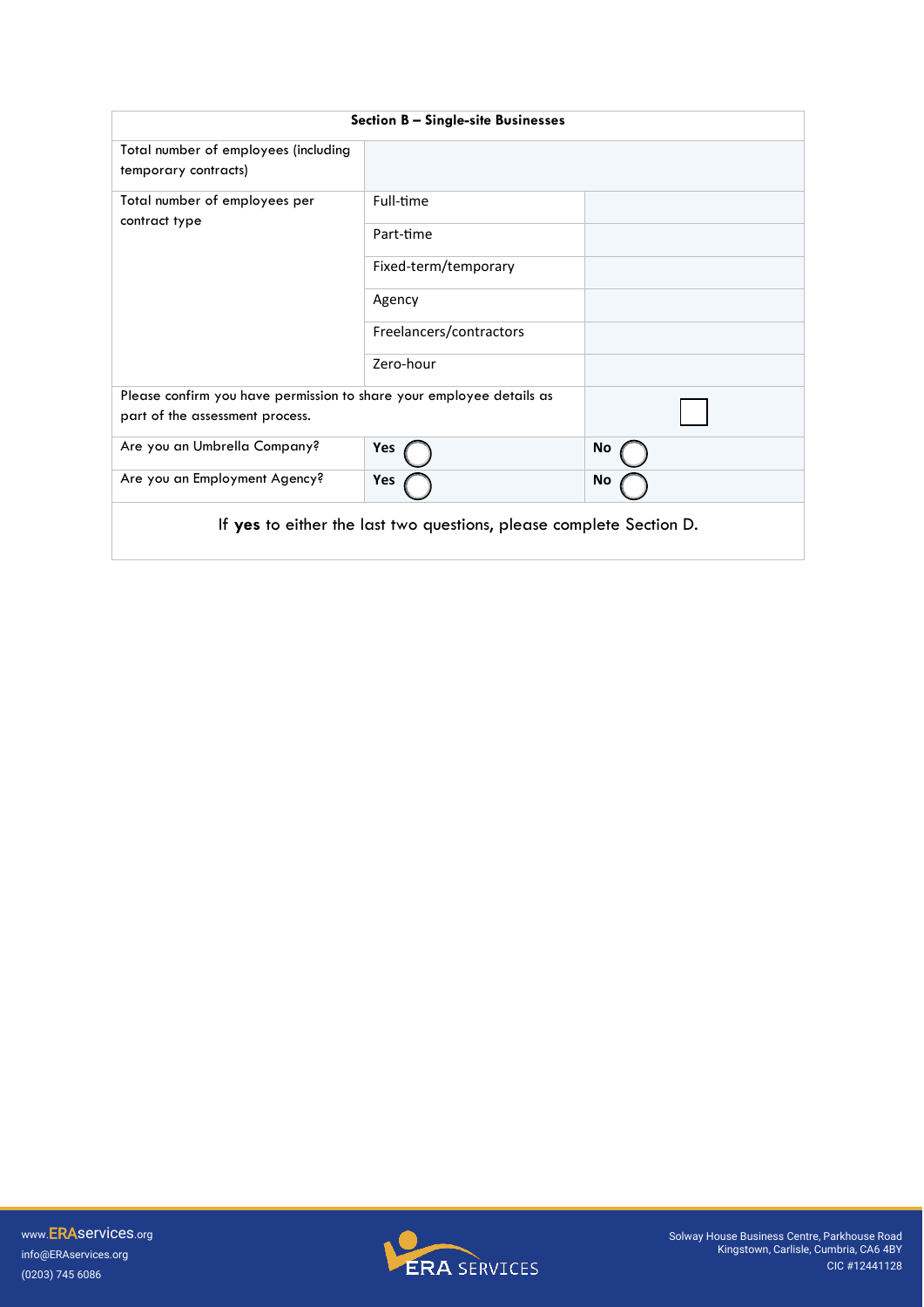| <b>Section C - Multi-site Businesses</b>                               |     |    |  |
|------------------------------------------------------------------------|-----|----|--|
| Total number of employees across all                                   |     |    |  |
| branches/offices (including temporary                                  |     |    |  |
| contracts)                                                             |     |    |  |
| Total number of branches/offices                                       |     |    |  |
| Please complete <b>Appendix 1</b> for each branch/office               |     |    |  |
| Please confirm you have permission to share employees' details as part |     |    |  |
| of the assessment process.                                             |     |    |  |
| Are you an Umbrella Company?                                           | Yes | No |  |
| Are you an Employment Agency?                                          | Yes | No |  |
| If yes to either the last two questions, please complete Section D.    |     |    |  |

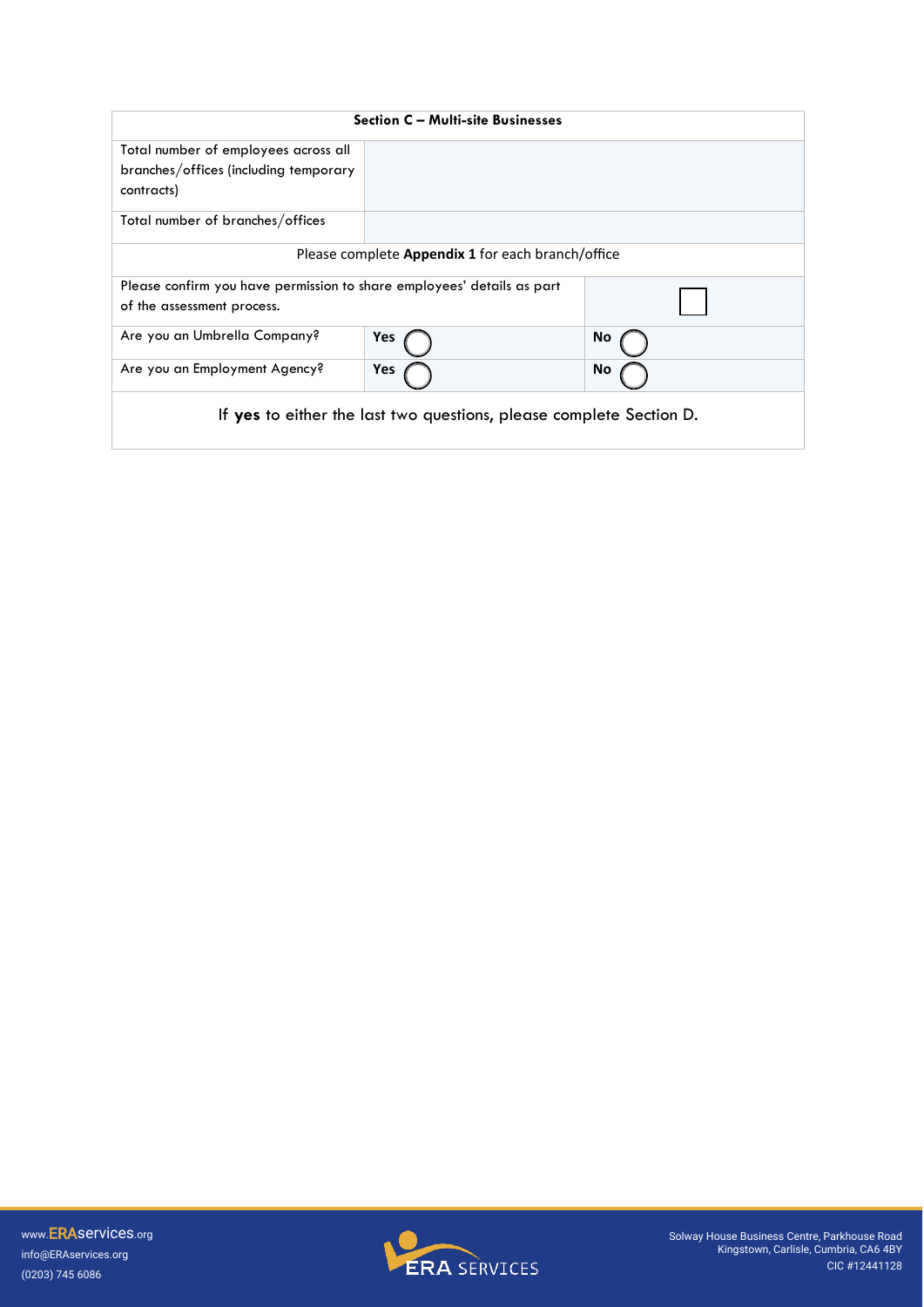| <b>Section D</b>                                                                                        |                         |  |
|---------------------------------------------------------------------------------------------------------|-------------------------|--|
| Total number of workers/employed<br>contractors (including temporary<br>workers)                        |                         |  |
| Total number of workers/employed<br>contractors per contract type                                       | Full-time               |  |
|                                                                                                         | Part-time               |  |
|                                                                                                         | Fixed-term/temporary    |  |
|                                                                                                         | Agency                  |  |
|                                                                                                         | Freelancers/contractors |  |
|                                                                                                         | Zero-hour               |  |
| Please confirm you have permission to share your employee details as<br>part of the assessment process. |                         |  |

 ${\Large \bf Signal} \begin{tabular}{|c|c|c|c|} \hline \multicolumn{3}{|c|}{ \textbf{Single}} & \multicolumn{3}{|c|}{ \textbf{Super}} \\ \hline \multicolumn{3}{|c|}{ \textbf{Single}} & \multicolumn{3}{|c|}{ \textbf{Super}} \\ \hline \multicolumn{3}{|c|}{ \textbf{Super}} & \multicolumn{3}{|c|}{ \textbf{Super}} \\ \hline \multicolumn{3}{|c|}{ \textbf{Super}} & \multicolumn{3}{|c|}{ \textbf{Super}} \\ \hline \multicolumn{3}{|c|}{ \textbf{Super}} & \multicolumn{3}{|c|}{ \textbf{Super}} \\ \hline$ 

Name \_\_\_\_\_\_\_\_\_\_\_\_\_\_\_\_\_\_\_\_\_\_\_\_\_\_\_\_\_\_ Date \_\_\_\_\_\_\_\_\_\_\_\_

(0203) 745 6086 www.ERAservices.org info@ERAservices.org